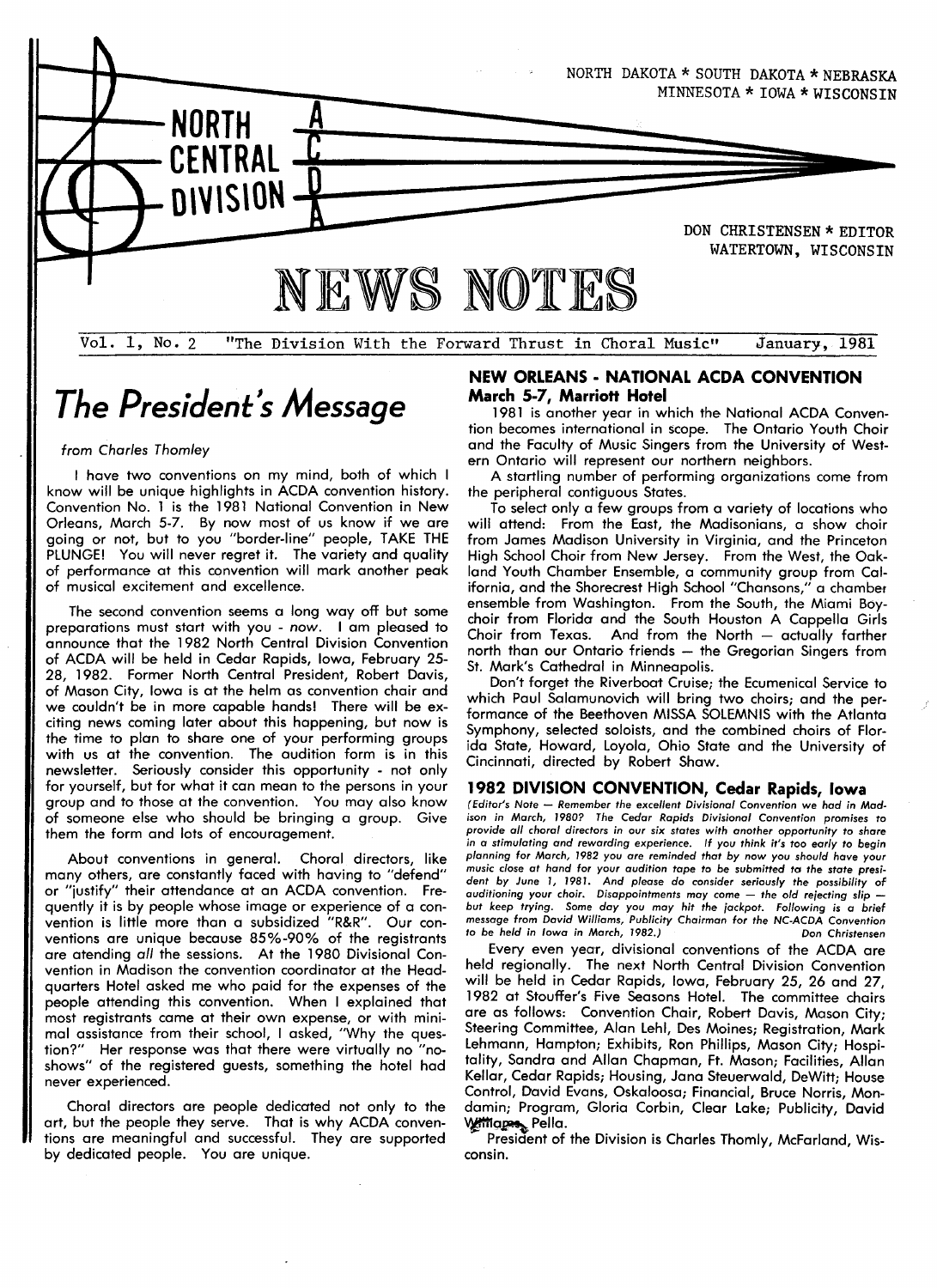# Boychoirs.. The Versatile Instrument

#### by Correl Pray

(Editor's Note - Carrel Pray is the divisional committee chairwoman for Boy Choirs. Address any correspondence to: Carrel Pray, 7664 Tumbledown Trail, Verona, WI 53593 or phone (608) 833-5657.

Boys voices have inspired some of Beniamin Britten's most successful works. . The "Spring Symphony," scored for orchestra, chorus and boychoir, illustrates the versatility of the boys' voice as accompaniment to other groups. Gustav Holst, Ralph Vaughan-Williams and Gustav Mahler were among other composers whose works designate parts to be sung by boys, such as the ''Hymn of Jesus'' (trebles), ''Hodie'' (trebles, preferably boys) and "Symphony #3 (knabenchor). It follows, then, that a community is greatly enriched by having a boys (or children`s) choir sufficiently trained in musical ability and social behavior to handle such masterpieces. Immediately the repertoire of the local symphony orchestras and civic choruses can expand to include the leterature scored for ''ragassi`', ''kinder", "knaben", "enfants" or "trebles (preferably boys)'

Many cities have orchestras and community choruses - high school, college or university, church or civic. It is exciting to bring together a number of musical organizations in the presentation of such masterworks as Britten's "War Requiem" of Pergolesi's "Stabat Mater". The spirit of cooperation makes an impact, not only upon the musicians, but on the entire community.

William Ballard writes, "Not a season has passed that has not found the Boy`s Chorus on stage at the Son Francisco Opera.'' Seven out of ten productions in the `78 season utilized these boys in 50 performances!! The Newark Boys Choir performed in three subscription concerts with Eugene Ormandy and the Philadelphia Orchestra, and, later, under the baton of Pierre Boulez with the New York Philharmonic, singing Berlioz' `'Te Deum'`. The Texas Boys Choir reports \_a full schedule which may go from singing the ''Coronation Mass" of Mozart, to a candle light service in full regalia, to singing popular carols in the lobby of a local bank, to touring in public school!!! They are "versatile, natural and musical all at the same time." writes George Bragg, former director of the Texas Boys Choir.

The instrument of boys voices offers a unique sound and does more than simply add "numbers" of voices to an adult choir. Doreen Rao of the Glenellyn Childrens Chorus reminds us that ''composers like Bach, Britten, Berlioz, Stravinsky and Mahler heard this timbre clearly, with all the massive forces these great creators could summon, the 'Knabenchor' resounds through the thickest texture and instrumentation.''

Joining with other choirs, as well as instrumentalists, to present shorter works and audience participation programs is another way to carry on a spirit of cooperation between musical groups. Three Madison organizations have found such cooperation in the annual "Family Carols" at Christmas time. All family members, young and old alike, can ioin in the singing of familiar carols with an adult choir (The Festival Choir), 75 trained boy choristers (The Madison Boychoir), a brass choir and chamber orchestra (The Wisconsin Chamber Orchestra).

Boychoirs can also be a stimulus to new groups iust starting their careers. Until a group of boys actually sees and hears an already trained boychoir, they may have difficulty envisioning their goal. A letter received from the director of a newly formed boychoir after our (Madison Boychoir) workshop with them last spring speaks for itself: "your workshop for us was absolutely invaluable. I really don't know how any boy choir could get off the ground without this kind of help. Those boys needed to hear what the real sound is. The difference in our boys` singing is remarkable since you have

been here."<br>Interaction is possible with other organizations as well. Taking trips out of the rehearsal room to sing in nursing homes and hospitals enhances the boys` own sense of contribution to the lives of shut-ins. This is valuable training and carries over into their adult lives.

The Madison Boychoir, continuing a tradition of cooperation with groups such as the Choral Union, the University Symphony Orchestra and the Madison Civic Symphony and Chorus will conclude its '80-'81 season by singing Randall Thompsons' "The Place of the Blest" with the Wisconsin Youth Symphony Orchestra. The work was dedicated to the boy choristers of St. Thomas Church, N.Y. It is his tribute to the concept that boychoirs can work in versatile ways with other organizations.

Rehearsals, then, are transformed as the boys sense their position in the musical life of the community. They become not just a small group of boys singing without purpose or only for fun, but a group which is involved with school, church and community. They bring a convincing and artistic medium to any city fortunate enough to have such a group in their midst.

# Junior High Coral Music

by Neil A. Johnson, chairman - standing committee on Junior High Coral Music

WE'VE COME A LONG WAY, BABY! In junior high choral music, that is. Time was when the only music available for iunior high choirs was two and three part treble music written for high school girls, unison or two part music written for elementary choirs or four part music written for high school mixed voices. And we settled for that.

Granted, much of this music was excellent music, but those of us who have been teaching for ten, fifteen or twenty years know that most of it didn't quite work for our junior high choirs.

There is a good reason for this. The junior high voice should not be treated as an old elementary voice or as a young high school voice. One might say the iunior high singer is in a class by himself. (One might, I never would). At no other time in his life will his body and mind go through so many changes. Because of these changes the music picked for the iunior high choir must be chosen very carefully if the student is to have an educationally sound, musically rewarding, and (Dare I say it?) "fun" experience in the choral group.

Let's consider first the mental change. A seventh or eighth grader wants to be treated like a high school student but has the emotions, many times, of the elementary. For this reason the texts of the music used are very important. Students are easily "turned off" by terms or subjects which they view as iuvenile or too sophisticated (mushy). Teachers should try to find texts that are non-sex, i.e. suitable for boys or girls. Spirituals and folk songs work well and songs of self-awareness are especially good since at this stage a iunior high student is trying to find out who he is and how he should relate to others.

The physical change is perhaps the most noticeable one musically. The boys' and girls' voices undergo a great change, both in range as well as tone color. For this reason, the range of the individual parts should be very carefully considered before buying the selection for your group. There are very few things more frustrating that singing a song one likes and then finding one has to stop because the part is too high or too low. Extremes in range should be avoided except on rare occasions.

The point I am making is, "make the music fit your choir. Don't make your choir fit the music."

We've come a long way because publishers have heard our cry in the wilderness and are beginning to fill the void known as iunior high choral music. In the last five years there have been more and more songs written for the developing voice with texts and ranges that are more easily sung than in the past. This music is not limited to "pop" music either. The music of Beethoven, Byrd, Saint-Saens and many other classical composers is being arranged for iunior high voices so they may be exposed to this type of music as well.

Don't get me wrong. Not all three part junior high music can or should be used by your choir. You still have to check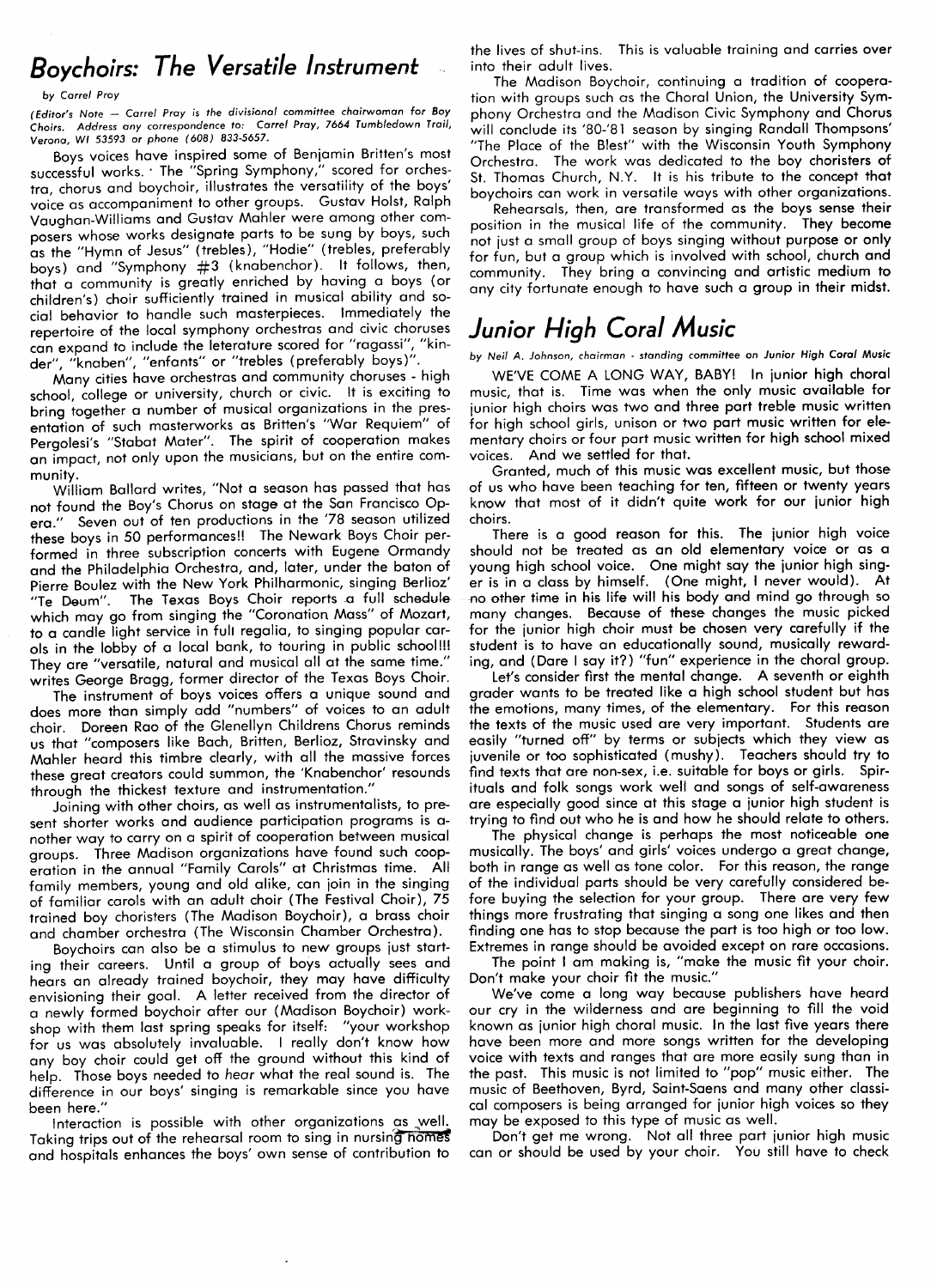it over carefully but at least you have a much better choice.

Finally, if you like a song or a style of music or a composer of certain songs, it is up to you to let the publisher know about it. You get very few things in this life without asking and the publishers are finally listening and trying to give us what we want, BABY!

Address any correspondence to: Neil A. Johnson, 814 East Street, Bottineau, ND 58318

### A REPORT ON COMMUNITY CHOIRS

 $\mathbf{u}$ 

(Editor's Note - Gary Schwartzhoff is the divisional committee chairman for Community Choirs. Along with his choral music program ot Charles City High School, Charles City, Iowa, he conducts a 36-voice community choir. All community choir directors are urged to complete Gary's questionaire and mail it o him.

The state chairpersons in the area of community choirs are as follows:

| <b>IOWA</b>                                 | <b>MINNESOTA</b>                              | <b>NEBRASKA</b>                             |  |  |  |  |  |  |  |  |
|---------------------------------------------|-----------------------------------------------|---------------------------------------------|--|--|--|--|--|--|--|--|
| Les Hale                                    | Roger Tenney                                  | Donald D. Koller                            |  |  |  |  |  |  |  |  |
| 1412 Delta Drive<br>Cedar Falls, IA 50613   | 758 Rolling Green Drive<br>Owatonna, MN 55060 | 1709 South Doreen<br>Grand Island, NB 68801 |  |  |  |  |  |  |  |  |
| <b>WISCONSIN</b>                            | SOUTH DAKOTA                                  | NORTH DAKOTA                                |  |  |  |  |  |  |  |  |
| Charles R. Zellmer                          | Kererchel Armstrong                           | Joseph Hettstad                             |  |  |  |  |  |  |  |  |
| 5417 W. Donna Drive<br>Brown Deer, WI 53113 | Sioux Falls College<br>Sioux Falls, SD 57101  | Minot State College<br>Minot, ND 58701      |  |  |  |  |  |  |  |  |

Through the efforts of the divisional and state chair it is the hope that ideas may be shared for the welfare of the community choir. Interest sessions in this area are being planned at the state, divisional and national convention levels. It is the purpose of this committee to encourage good tapes from excellent community choirs to be submitted before the deadlines of state, divisional and national conventions. The 1982 North Central ACDA Convention will be held in Cedar Rapids, Iowa. It is hoped that more articles in and about this area will appear in our publication.

In order to gather information on community choirs, a questionaire has been enclosed for you to fill out and return to the divisional chair. After the information has been compiled the data will be shared with those responding.

### COMMUNITY CHOIR OUESTIONAIRE

| Phone (Home) …………………………………………(Office)………………………………………… |  |
|-------------------------------------------------------|--|
|                                                       |  |
|                                                       |  |
|                                                       |  |
| Size of your choir   Number of rehearsals per week    |  |
| Number of concerts per year                           |  |
| How long has your choir been in existence?            |  |
| Do you memorize the music for the concert?            |  |
| Does the choir meet over the summer?                  |  |
|                                                       |  |
|                                                       |  |

Describe the method Of funding for your choir.

Describe the type of literature which you perform.

 $\mathbf{K}_{\text{max}}$ 

Mail to: Gory Schwartzhoff, ACDA Divisional Chair-Community Choirs, Charles City High School, Charles City, Iowa 50616

 $\mathcal{H}$ appy Vew Yea.